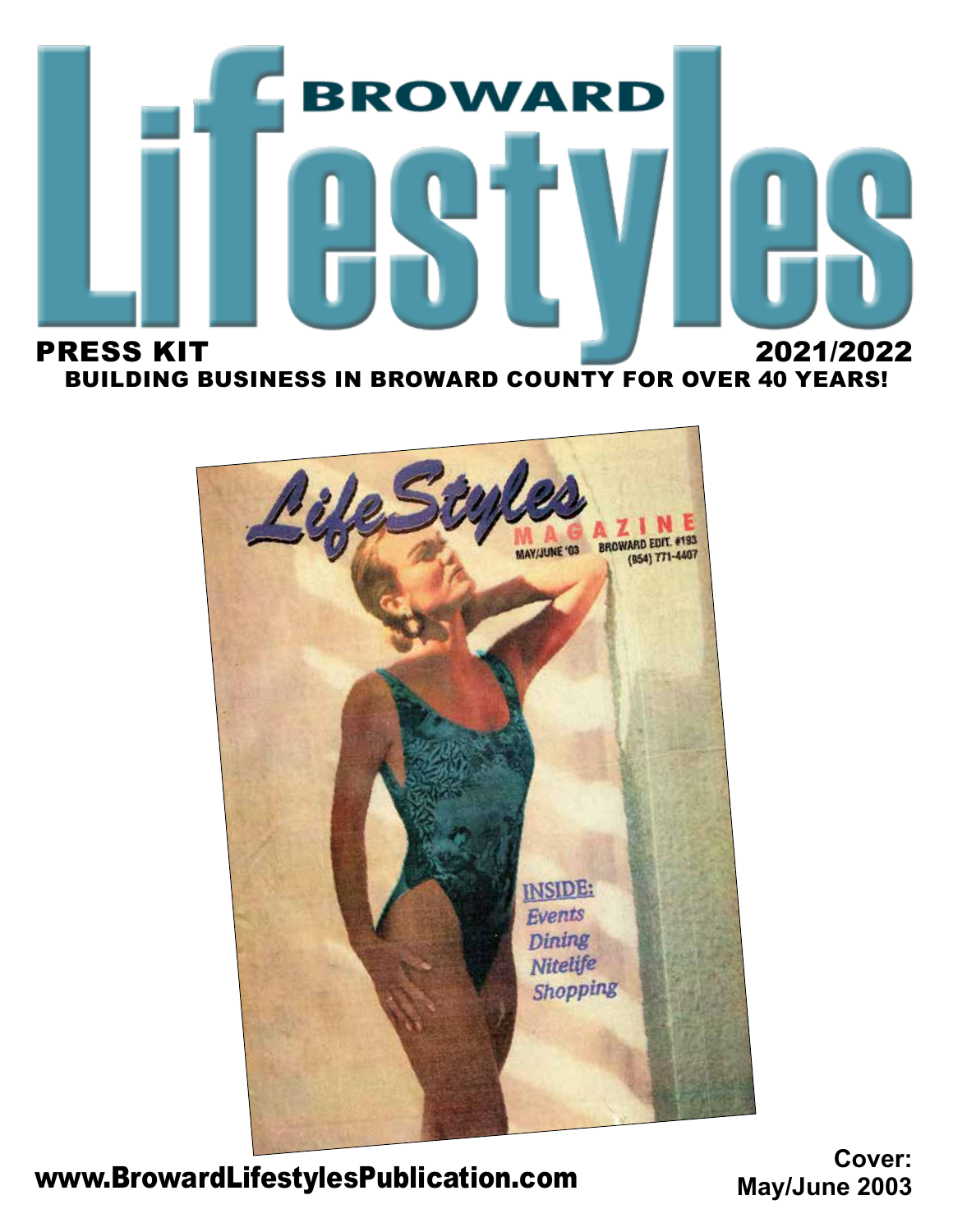

Rev. March 28, 2021  $V/SA$ **Ancientum** 

**2021**

**NE TO CENTRAL EAST BROWARD ISSUE JULY ISSUE 245 All content due by: June 11th, 2021 Go to print on: June 18th, 2021 Publishing Date: June 25th, 2021** *Summer Issue: July 4th, Back to School, Automobile Issue, Florida's Summer Fun, Rosh Hashanah, and Yom* 

*Kippur*

**2021**

**NE TO CENTRAL EAST BROWARD OCTOBER ISSUE 246 All content due by: September 17th, 2021 Go to print on: September 24th, 2021 Publishing Date: October 1st, 2021** *Holiday Issue:*

*Gift Ideas, Halloween, Voting Day, Veterans Day, Thanksgiving, Hanukkah, Christmas, Kwanza, Health Care, New Years 2020 and Martin Luther King, Jr. Day*

**2022**

**NE TO CENTRAL EAST BROWARD FEBRUARY ISSUE 247 All content due by: January 14th, 2022 Go to print on: January 21st, 2022 Publishing Date: January 28th, 2022** *Winter Issue: Valentine's, Romance, Love, Dating, St. Patrick's Day, Gift Ideas, Weddings, Dining, and Tax Season*

**2022 NE TO CENTRAL EAST BROWARD APRIL ISSUE 248 All content due by: March 11th, 2022 Go to print on: March 18th, 2022 Publishing Date: March 25th, 2022**

*Spring Issue:*

*Easter, Passover, Cinco de Mayo, Mother's Day, Graduation, Father's Day, Gift Ideas, Florida's Summer Fun, Juneteenth, Stonewall, and Home Improvement*



Co-Publishers: Dr. Howard A. Stoller C: 954-478-1911 & Sean R. Mattingly C: 954-867-6765 Broward Lifestyles Magazine • BrowardLifestylesPublication.com 954-546-0267 • LifestylesMagazine2018@gmail.com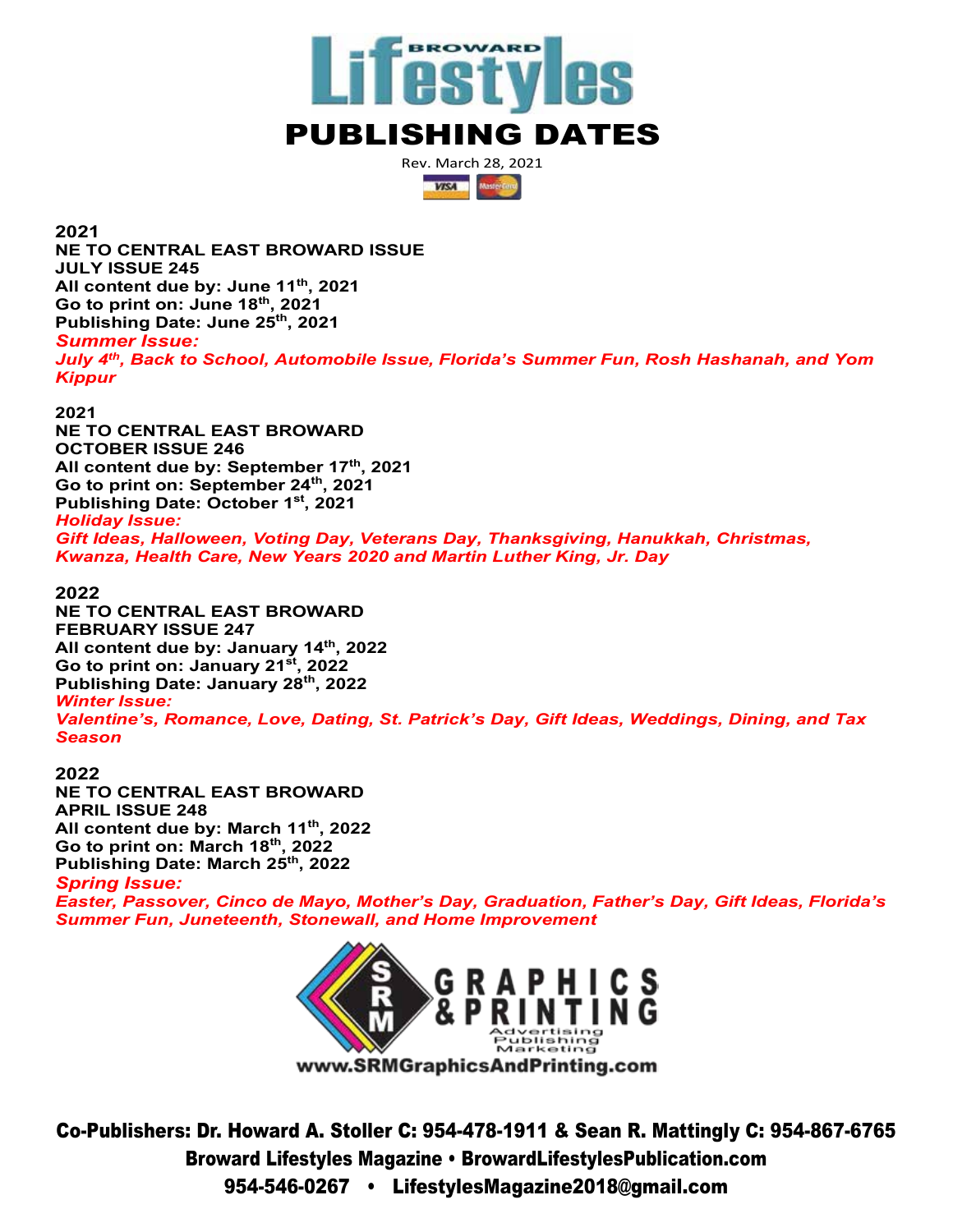**Broward DVERTISING** RATE **SHEET** 

SUE! **Naces of Interests** In Broward County

**VISA** 

Lifestyles Magazine, an effective and affordable way to reach the most *affluent* consumers in South Florida.

#### Premium page size are based on full page size

1/4 Page Vert.

3.625"w x 4.75"h

1x ...............\$450

4X................\$420

6X................\$370

| 1/2 Page Horiz.<br>7.5"w x 4.75"h |
|-----------------------------------|
| 1x \$750<br>4X \$695              |

| <b>Full Page Bleed</b><br>8.75"w x 11.25"h |
|--------------------------------------------|
| 1x \$1355<br>6X \$1155                     |



4X ...............\$230 6X.................. \$205

#### MAGAZINE TRIM SIZE: 8.5" x 11"

All electronic files can be supplied on a Flash Drive or emailed if files size is not over 5MB. Pictures should be supplied as CMYK--not RGB-- with a minimum of 300 DPI at the final size.

All fonts, screen, printer, and TrueType must be supplied, including embedded fonts in EPS files.

**ACCEPTABLE FORMATS:** EPS, TIFF, JPEG, PDF (FLATTENED)

#### PROGRAMS OF CHOICE:

Acrobat (PDF), Photoshop, Illustrator, In Design,

PDF Files must be high resolution, with a minimum resolution of 300 DPI, and not compressed. All fonts must be embedded.

Please note: All printed ads purchased come with social media exposure and a display size ad on our website, of the length of printed ad includes hyperlink to your website or email address.

Please Note: Neglecting to follow these recommendations and/or making changes after ad submission could result in additional charges.

All files should be complete before submission to LIFESTYLES. We cannot assume responsibility for repairing problems once files are submitted.

AD CHANGES.............................. \$25 addl. Excluding errors on our part. All changes must be sent by email.

#### **CIRCULATION** OVER15.000READERS PRINT (10,000) & WEB **DEMOGRAPHICS**

96% ACTIVELY **EMPLOYED** 

50% MARRIED

50% SINGLE

AGE RANGE 30-65

80% DINE OUT AT LEAST TWICE A WEEK



**Broward Lifestyles Magazine:** Co-Publishers: Dr. Howard A. Stoller & Sean R. Mattingly BrowardLifestylesPublication.com 954-546-0267 LifestylesMagazine2018@gmail.com Facebook: Broward-Lifestyles-Magazine Twitter: @BrowardLifesty1 **Mailing Address: SRM Graphics & Printing** Att: Sean R. Mattingly 2050 N. Dixie Hwy., #208 Wilton Manors, FL 33305 **A Division of SRM Graphics & Printing<br>www.SRMGraphicsAndPrinting.com**